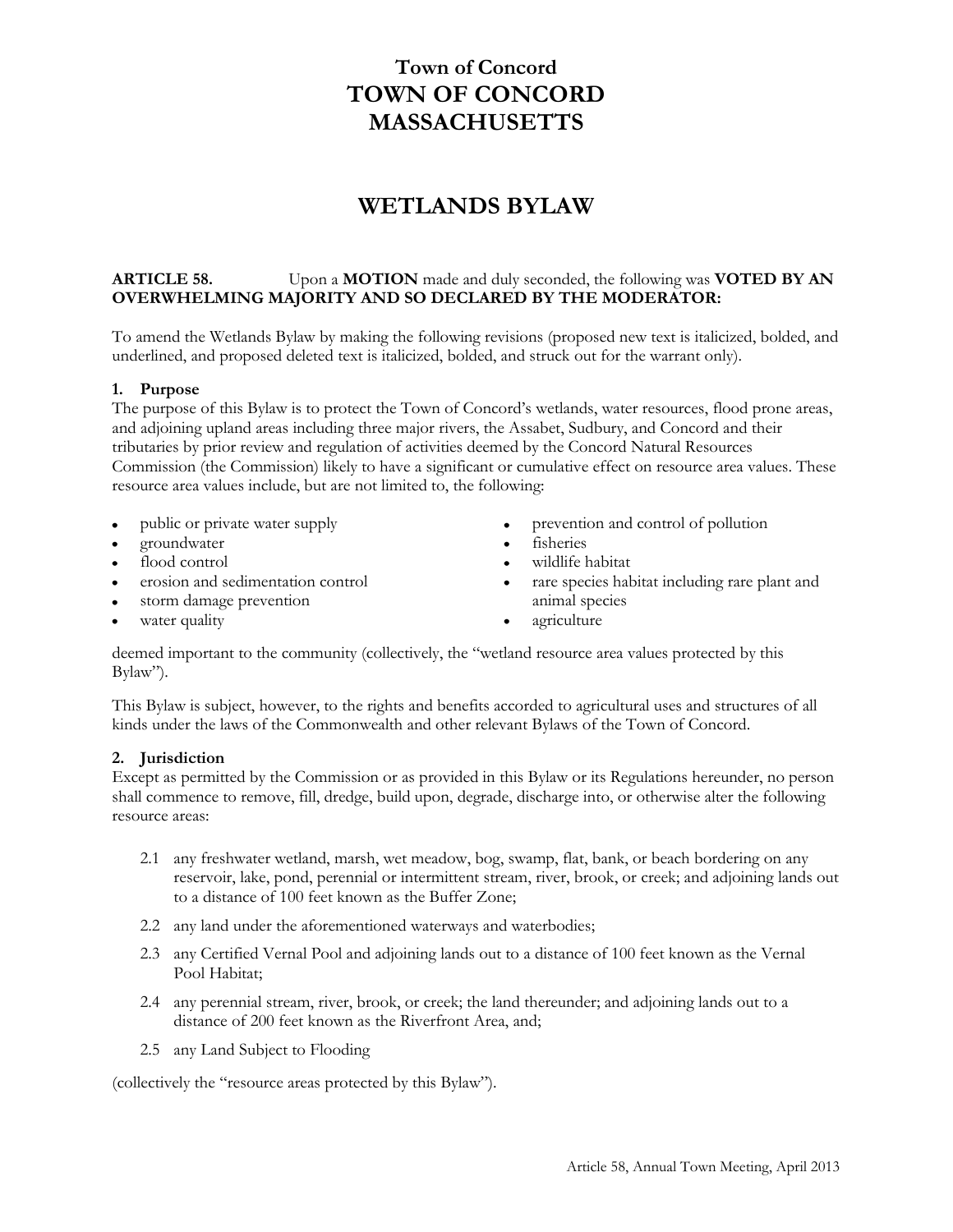# Concord Wetlands Protection Map

The Natural Resources Commission may refer to, and amend from time to time, a "Concord Wetlands and Certified Vernal Pool Protection Map" which shall be designed to illustrate the wetland resource areas (including Certified Vernal Pools) that may be jurisdictional under this Bylaw. The map is to be used as a general guide only. Field observations and/or engineering calculations shall control in determining jurisdiction under this bylaw.

# **3. Exemptions**

The following exemptions shall apply and no application or permit is required for:

- 3.1 The following activities in the 100-foot Buffer Zone (which includes the 25-foot No-Disturb Zone) or the 200-foot Riverfront Area provided the activity is not within any other resource area; there is no regrading; no trees greater than 6 inches diameter breast height are removed; there is no alteration to additional resource areas; and erosion and sedimentation controls are used as needed or as determined by the Commission or agent of the Commission:
	- a. Maintaining and repairing existing buildings and structures **(excluding repaving)** provided that:
		- i. the footprint remains the same;
		- ii. there is no additional alteration of any resource areas; and
		- iii. there is no heavy equipment or stockpiling within 50 feet of resource areas;
	- b. Constructing, maintaining, and repairing unpaved pedestrian walkways for private use provided no use of fill material;
	- c. Maintaining and repairing existing stonewalls;
	- d. Maintaining and constructing new fencing provided that:
		- i. it is greater than 50 feet from the edge of the wetland boundary or 50 feet from the mean annual high water line of a perennial stream (whichever is farther);
		- ii. it does not constitute a barrier to wildlife movement (i.e. the fence is greater than 6 inches from the ground surface);
	- e. Stacking cordwood;
	- f. Conversion of lawns to decks, sheds, patios, and pools that are accessory to residential structures, provided the activity, including any discharge pipes, is located more than 50 feet from the mean annual high water line or bordering vegetated wetland (whichever is farther). The conversion of such uses, or other impervious surfaces accessory to existing single family houses to lawn or natural vegetation is also allowed;
	- g. Activities, such as monitoring wells, exploratory borings, soil sampling, and surveying, that are temporary, have negligible impacts as determined by the Commission, and are necessary for planning and design purposes;
	- h. Planting native species of trees, shrubs, or groundcover (excluding turf lawns).
	- i. Vista pruning, provided the activity is located more than 50 feet from the mean annual high water line within a riverfront area or from bordering vegetated wetland, whichever is farther.
- 3.2 The following activities are exempt in any resource area and Buffer Zone:
	- a. Routine mowing (including river meadows) and maintenance of lawns, gardens, and landscaped areas (including tree pruning), in existence on the effective date of this Bylaw or which are created after such date in accordance of the terms of this Bylaw;
	- b. Work performed for normal maintenance or improvement of land in agricultural use as defined by the Wetlands Protection Act Regulations as 310 CMR 10.00; and
	- c. Removal of dead and dying trees, as confirmed by the Natural Resource Director or a certified arborist and documented to the Commission within 30 days of removal; and
	- d. Fencing around existing vegetable gardens that is flush or below ground.
- 3.3 Emergency Projects

Permits shall not be required for emergency projects necessary for the protection of the health and safety of the public, provided that the work is to be performed by or has been ordered to be performed by an agency of the Commonwealth or a political subdivision thereof; provided that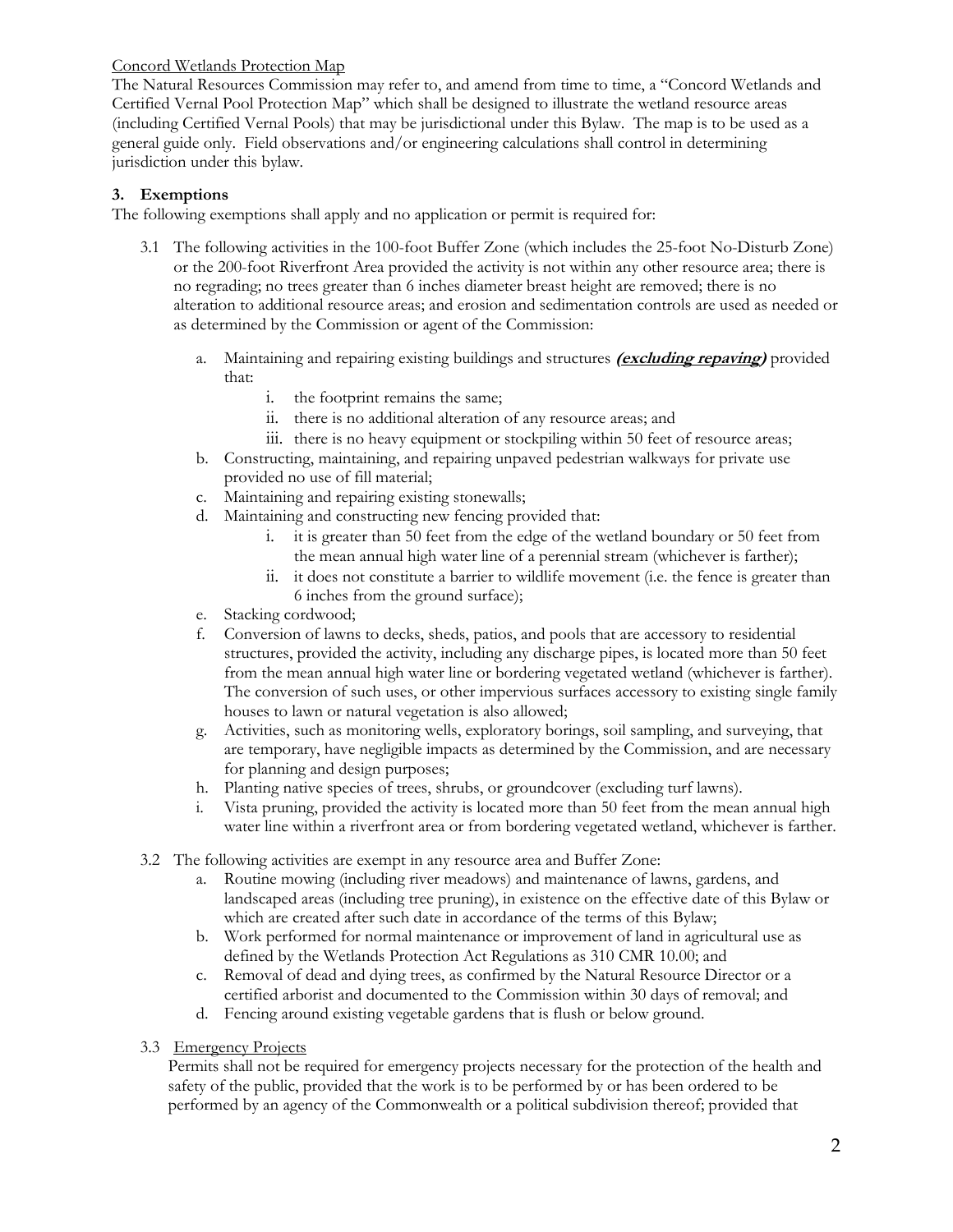advance notice, oral or written, has been given to the Commission prior to commencement of work or within 24 hours after commencement; provided that the Commission or its agent certifies the work as an emergency project; provided that the work is performed only for the time and place certified by the Commission for the limited purposes necessary to abate the emergency; and provided that within 21 days of commencement of an emergency project a permit application shall be filed with the Commission for review as provided by this Bylaw, if deemed necessary by the Commission. Upon failure to meet these and other requirements of the Commission, the Commission may, after notice and a public hearing, revoke or modify an emergency project approval and order restoration and mitigation measures.

3.4 Utilities and Roads

Permits shall not be required for maintaining, repairing, or replacing, but not substantially changing or enlarging, an existing and lawfully located structure or facility used in the service of the public to provide electric, gas, water, sewer, telephone, telegraph, or other telecommunication services, provided that written notice has been given to the Commission 14 days prior to commencement of work, and provided that the work conforms to any performance standards and design specifications in Regulations adopted by the Commission.

The applications and permits required by this Bylaw shall not be required for maintaining and repairing existing and lawfully located existing roads (excluding bridges and culverts) provided that:

- a. there is no increase in impervious surface;
- b. there is no additional alteration of resource areas;
- c. written notice has been given to the Division of Natural Resources 14 days prior to commencement of work;
- d. erosion and sedimentation controls are used as necessary.

# **4. Definitions**

Except as otherwise provided in this Bylaw or the Regulations hereunder, the definitions of terms and the procedures in this Bylaw shall be as set forth in the Wetlands Protection Act (M.G.L. Ch. 131 §40) and Regulations (310 CMR 10.00), as now in effect. In addition, the following definitions shall apply in the interpretation and implementation of this Bylaw.

# **The term "abutter" shall include all landowners and individual condominium owners.**

The term "alter" shall include, without limitation, the following activities when undertaken to, upon, within or affecting resource areas protected by this Bylaw:

- 4.1 Removal, excavation, or dredging of soil, sand, gravel, or aggregate materials of any kind;
- 4.2 Changing of preexisting drainage characteristics, flushing characteristics, salinity distribution, sedimentation patterns, flow patterns, or flood retention characteristics;
- 4.3 Drainage, or other disturbance of water level or water table;
- 4.4 Dumping, discharging, or filling with any material which may degrade water quality;
- 4.5 Placing of fill, or removal of material, which would alter elevation;
- 4.6 Driving of piles, erection or expansion of buildings or structures of any kind;
- 4.7 Placing of obstructions or dam-like objects in water;
- 4.8 Destruction of plant life including removal of trees and shrubs;
- 4.9 Changing temperature, biochemical oxygen demand, or other physical, biological, or chemical characteristics of any waters;
- 4.10 Any activities, changes, or work which may cause or tend to contribute to pollution of any body of water or groundwater;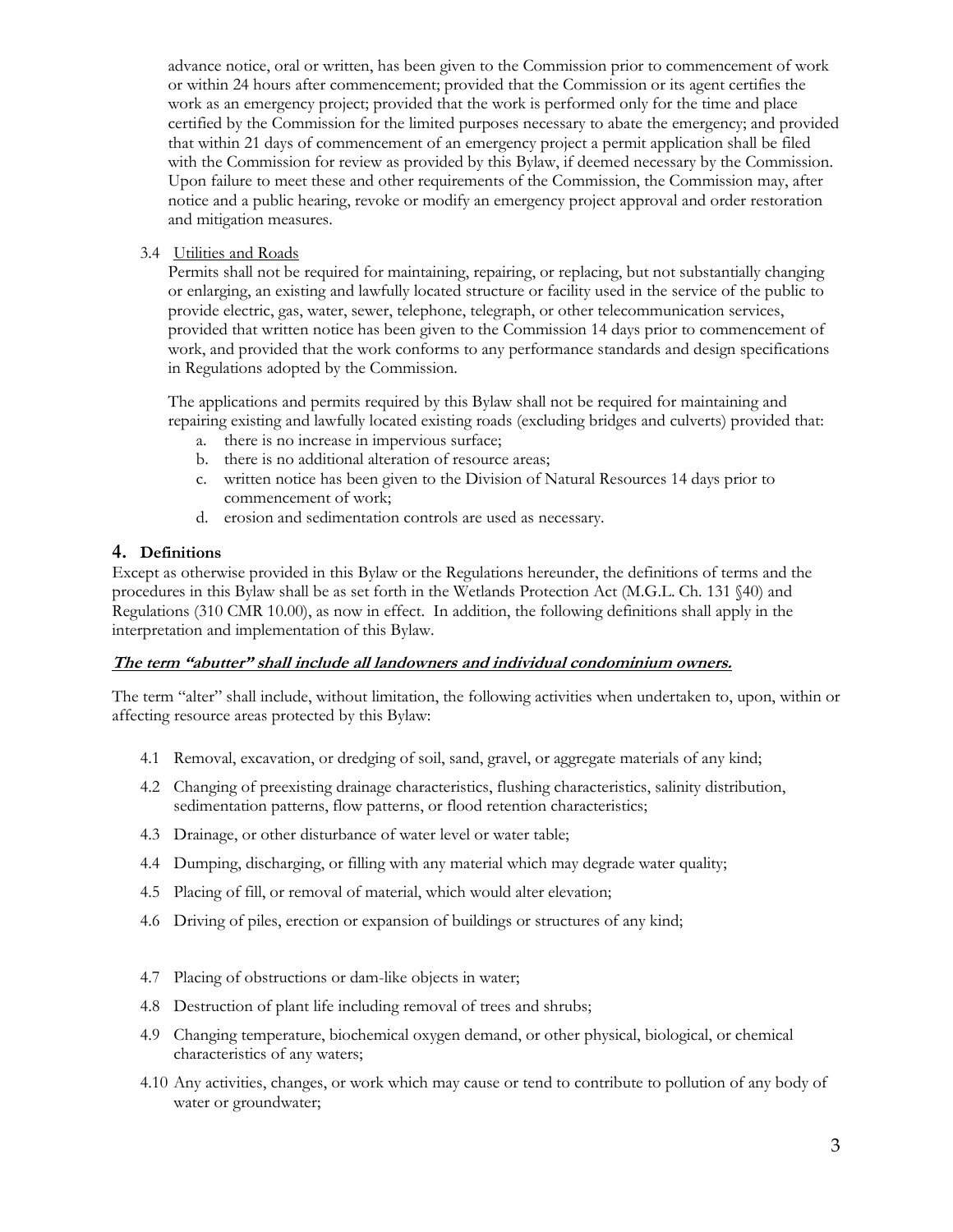4.11 Incremental activities that have, or may have, a cumulative adverse impact on the resource areas protected by this Bylaw.

**The term "structure" shall mean any manmade component whether above, on, or below ground. It may include, but not be limited to, any new surface or sub-surface component such as buildings, foundations, sheds, decks, garages, fences, barns, tenni8s courts, underground tanks and irrigation systems, swimming pools, and driveways, due to its potential to alter wetland resource area values.**

The term "vernal pool" is defined as any confined basin or depression which has been certified by the Division of Fisheries and Wildlife. The boundary of the resource area for vernal pools shall be the mean annual high-water line defining the depression.

The term "vernal pool habitat" is the area within 100 feet of a Certified Vernal Pool, which provides essential habitat for vernal pool species to complete their life cycle.

The term "vista pruning" means the selective thinning of tree branches or understory shrubs to establish a specific "window" to improve visibility. Vista pruning does not include the cutting of **trees limbs** which would reduce the leaf canopy to less than 90% of the existing crown cover and does not include the mowing or removal of understory brush.

# **5. Applications and Fees**

# 5.1 Application.

Written application shall be filed with the Commission to perform activities subject to this Bylaw. This application shall include the information and plans set forth in the Rules and Regulations of the Commission.

5.2 Request for Determination of Applicability.

Any person desiring to know whether a proposed activity or an area is subject to this Bylaw may in writing request a determination from the Commission. The Commission shall accept a Request for Determination of Applicability (RDA) under the Wetlands Protection Act as a request under this Bylaw. Such a request for determination shall contain information and plans specified by the Rules and Regulations of the Commission. The Commission shall issue its order or determination in writing within 21 days of the close of the public hearing thereon unless the applicant authorizes an extension in writing. If the Commission determines that a proposed activity is subject to this Bylaw and issues a positive RDA, the applicant may file for approval as outlined in  $\sqrt{\ }$  6.0 – 7.0 of this Bylaw.

5.3 Request for Wetland Resource Area Approval.

Any person desiring to certify, for purposes of this Bylaw, the limits of resource areas on a site may file a request for approval of resource area boundaries. This application shall include such information and plans as are set forth in the Rules and Regulations of the Commission to describe and define the wetland resource areas. The Commission shall accept an Abbreviated Notice of Resource Area Delineation (ANRAD) under the Wetlands Protection Act (M.G.L. Ch. 131 §40) as similar request under this Bylaw. **Alternatively, the Commission may accept a Request for Determination of Applicability to determine partial resource area boundaries. The suitability of this approach will be determined by the Commission.**

# 5.4 Independent Consultants.

The Commission may, at the expense of the applicant, retain an independent consultant for the purpose of providing the Commission with data, analysis, or other information deemed by the Commission to be reasonably necessary or appropriate to assist the Commission in reviewing the application or rendering its decision, in conformity with the provisions of M.G.L. Ch. 44 §53G and Rules and Regulations of the Commission. This is intended only to assist in reviewing large or complex projects.

# **6. Notice and Hearings**

6.1 Notice.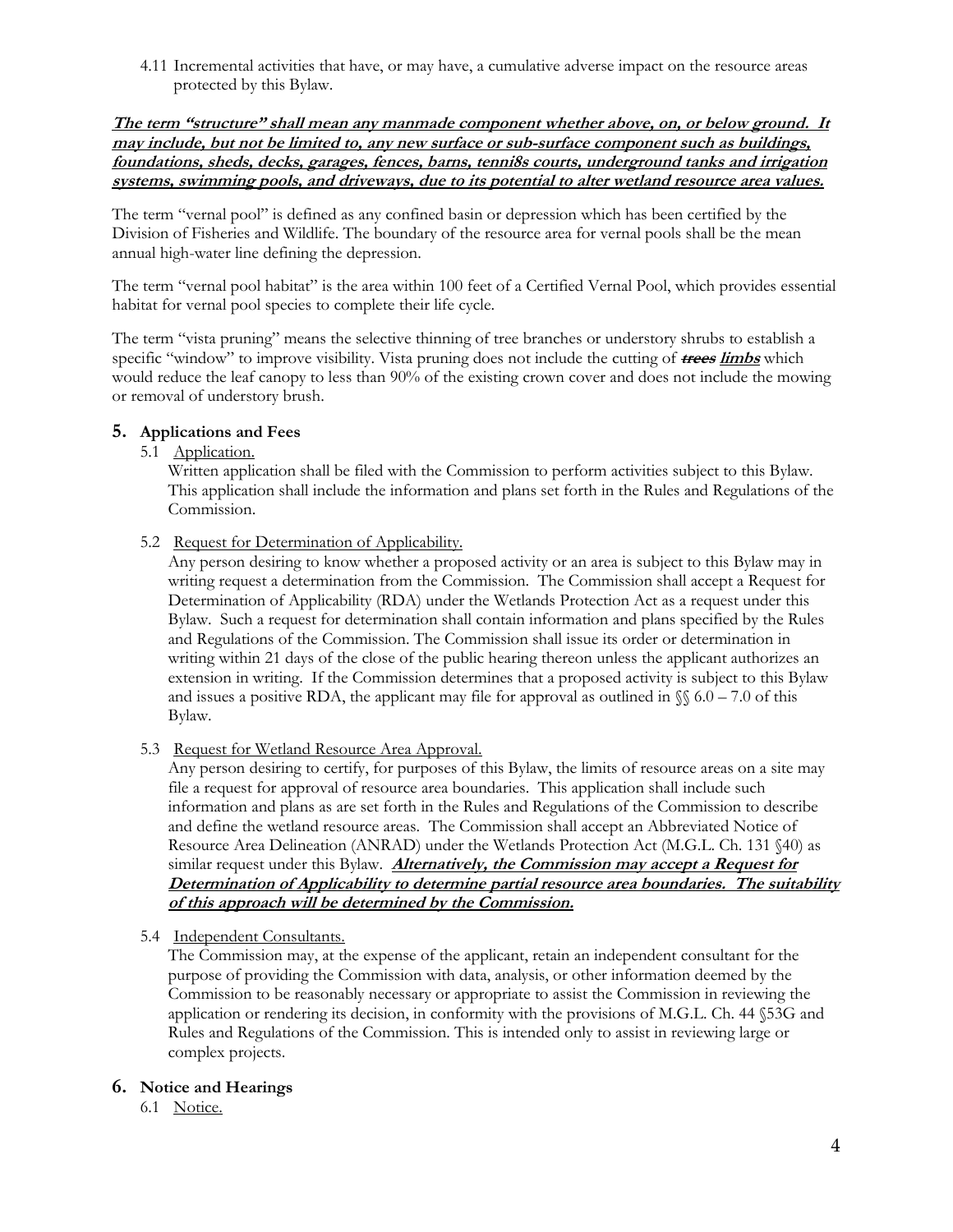Any person filing a Notice of Intent, Abbreviated Notice of Intent, or Abbreviated Notice of Resource Area Delineation, or an amendment to any of the above permits with the Commission at the same time shall give written notice thereof, by certified mail (return receipt requested) or hand delivered, to all abutters at their mailing addresses shown on the most recent applicable tax list of the assessors, including owners of land directly opposite on any public or private street or way, and abutters to the abutters within 100 feet of the property line of the applicant, including any in another municipality or across a body of water. The notice shall state a brief description of the project or other proposal and the date of any Commission hearing or meeting date if known. The notice to abutters also shall include a copy of the application or request, with plans, or shall state where copies may be examined and obtained by abutters. **An affidavit of the person providing such notice, with a copy of the notice mailed or delivered, shall be filed with the Commission.** When a person filing any application is other than the owner, the request **shall be sent by the person making the request to the owner and notice of the hearing and** the determination shall be sent by the Commission to the owner as well as to the person making the request.

### 6.2 Public Hearing.

The Commission shall conduct a public hearing on any application and a public meeting on the Request for Determination of Applicability, with written notice given at the expense of the applicant, at least five business days prior to the hearing, in a newspaper of general circulation in Concord. The Commission shall commence the public hearing within 21 days from receipt of a completed permit application unless an extension is authorized in writing by the applicant. The Commission shall have authority to continue the hearing to a specific date announced at the hearing, for reasons stated at the hearing, which may include the need for additional information or plans required of the applicant or others as deemed necessary by the Commission. In the event that the applicant objects to a continuance or postponement, the hearing shall be closed and the Commission shall take action on such information as is available.

- a. In order to provide sufficient review time the Commission may continue a public hearing or public meeting if new information is submitted by the applicant, or applicant's agent, less than seven (7) business days before the scheduled public hearing or public meeting.
- b. The Commission may combine its hearing under this Bylaw with the hearing conducted under the Wetlands Protection Act (M.G.L. Ch. 131 §40) and Regulations (310 CMR 10.00).

# **7. Permits and Conditions**

#### 7.1 Administrative Approvals.

Activities considered minor in scope and that would predictably have no measurable or cumulative impact upon the resource areas protected by this Bylaw, may be reviewed and permitted by the Natural Resource Director.

# 7.2 Decision.

If the Commission, after a public hearing and consideration of the general and specific factors set forth below, determines that the activities which are subject to the application, or the land and water uses which will result therefrom, are likely to have a significant individual or cumulative effect on the resource area values protected by this Bylaw, the Commission, within 21 days of the close of the hearing, unless the applicant authorizes an extension in writing, shall issue or deny a permit for the activities requested. The decision shall be in writing.

#### 7.3 Factors.

In making such a determination, the Commission shall take into account the following factors:

- a. the extent to which the applicant has avoided, minimized and mitigated any such effect;
- b. any loss, degradation, isolation, and replacement or replication of such protected resource areas elsewhere in the community and the watershed, resulting from past activities, whether permitted, unpermitted or exempt; and
- c. foreseeable future activities.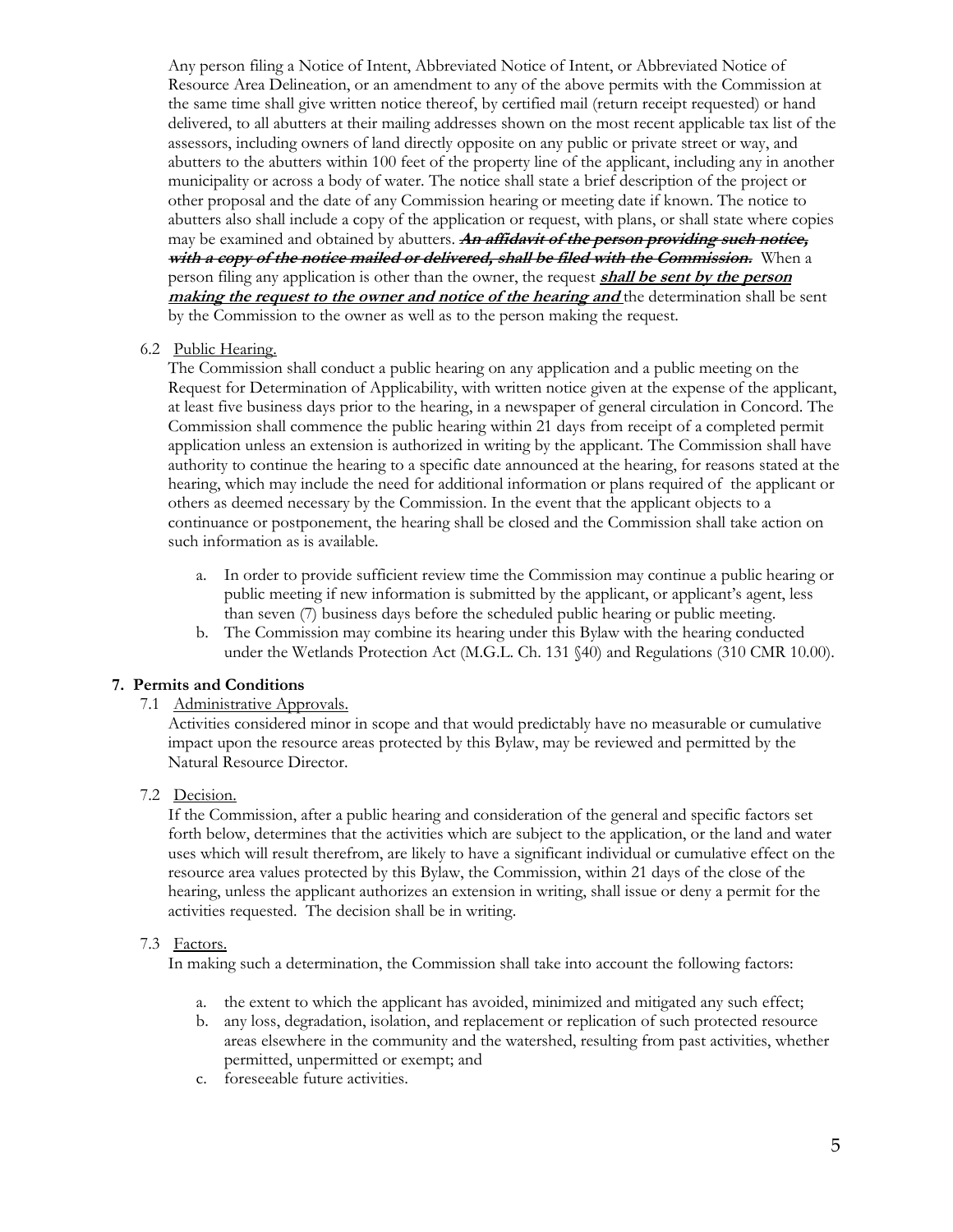Due consideration shall be given to any demonstrated hardship on the applicant by reason of denial, as presented at the public hearing.

# 7.4 Specific Factors.

a. Buffer Zone

In reviewing activities within the Buffer Zone, the Commission shall presume the Buffer Zone is important to the protection of other resource areas because activities undertaken in close proximity have a high likelihood of adverse impact, either immediately, as a consequence of construction, or over time, as a consequence of daily operation or existence of the activities. These adverse impacts from construction and use can include, without limitation, erosion, siltation, loss of groundwater recharge, poor water quality, and loss of wildlife habitat.

b. Riverfront Area

In reviewing activities within the Riverfront Area, the Commission shall presume the Riverfront Area is important to all the resource area values unless demonstrated otherwise, and no permit issued hereunder shall permit any activities unless the applicant, in addition to meeting the otherwise applicable requirements of this Bylaw, has proved by a preponderance of the **credible** evidence that (1) there is no practicable alternative to the proposed project with less adverse effects, and that (2) such activities, including proposed mitigation measures, will have no significant adverse impact on the areas or values protected by this Bylaw. The Commission shall regard as practicable an alternative which is reasonably available and capable of being done after taking into consideration the proposed property use, overall project purpose (e.g., residential, institutional, commercial, or industrial), logistics, existing technology, costs of the alternatives, and overall project costs.

c. Resource Area Loss

To prevent resource area loss, the Commission shall require applicants to avoid alteration wherever feasible; to minimize alteration; and, where alteration is unavoidable and has been minimized, to provide full mitigation. The Commission may authorize or require replication of wetlands as a form of mitigation, but only with specific plans, professional design, proper safeguards, adequate security, and professional monitoring and reporting to assure success, because of the high likelihood of failure of replication.

#### d. Certified Vernal Pools

The Commission shall presume that all areas meeting the definition of "vernal pools" under §4.0 of this Bylaw, including the adjacent Vernal Pool Habitat, perform essential habitat functions. This presumption may be overcome only by the presentation of credible evidence which, in the judgment of the Commission, demonstrates that the area does not provide essential habitat functions. Any formal evaluation should be performed by an individual who at least meets the qualifications under the wildlife habitat section of the Wetlands Protection Act Regulations (310 CMR 10.00).

e. Setbacks

The Commission shall presume that any activity or alteration within 25 feet of any freshwater wetlands, marshes, wet meadows, bogs, swamps, springs, banks, beaches, reservoirs, lakes, ponds, and lands under water bodies, intermittent streams, brooks and creeks, and perennial rivers and streams, has a significant individual or cumulative impact upon the resource area values protected by this Bylaw and shall be prohibited.

- i. This presumption may be overcome where applicant can clearly demonstrate with credible evidence the proposed activity or alteration would have no individual or cumulative impact upon any of the resource area values protected by this Bylaw in accordance with the Regulations hereunder. Alternatively, the Commission may waive the setback if it determines that an applicant satisfies the waiver requirements in §7.7.
- ii. The following shall not be subject to this setback presumption: Routine maintenance, repairs and construction on legally preexisting structures so long as there is no expansion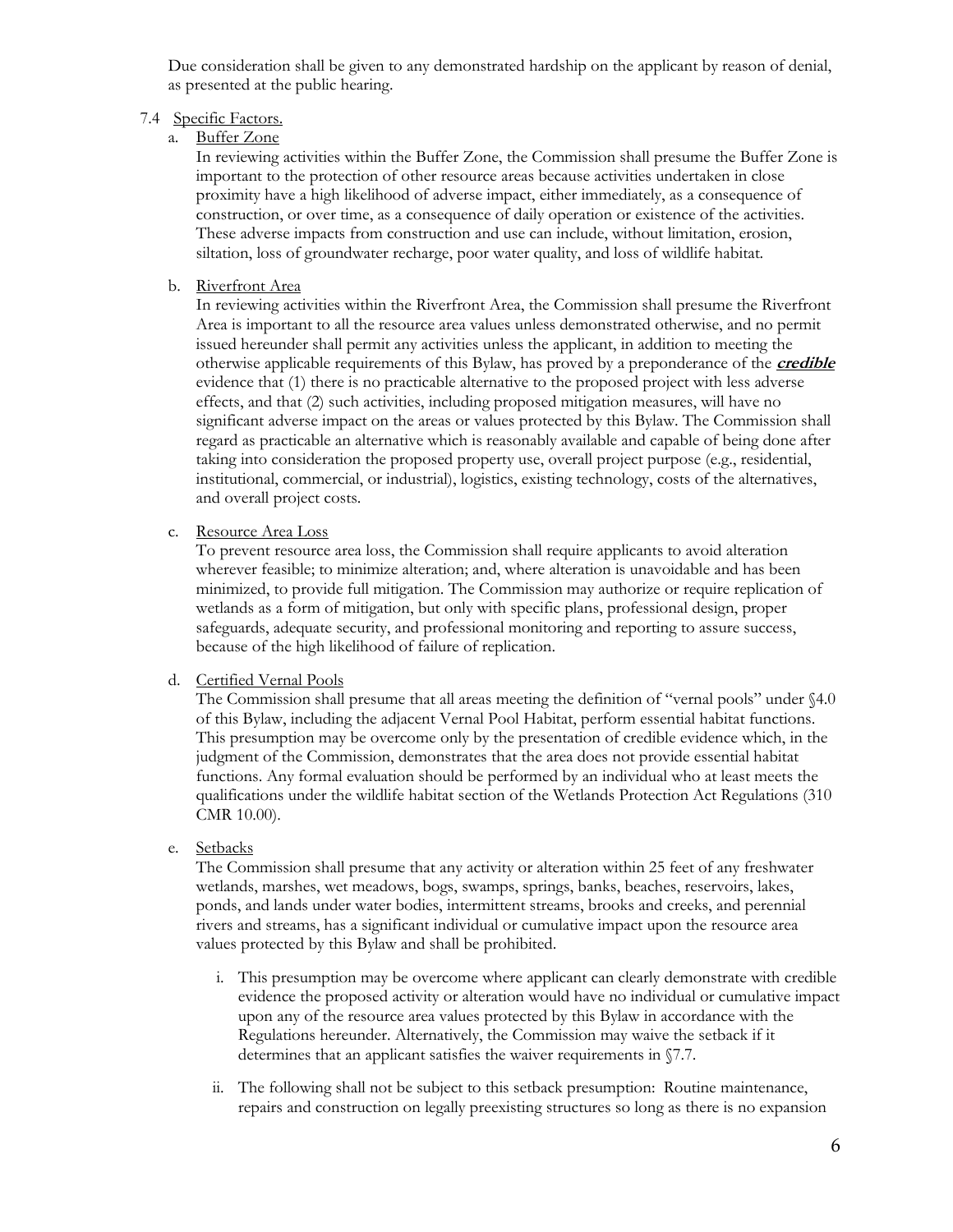in the structure; **the installation of public or private utilities along or within legally existing roadways and driveways;** continuation of a legally preexisting use; or the construction and maintenance of publicly maintained trails that restrict the use of motorized vehicles. Maintenance, repairs, and construction shall be subject to all other requirements under this Bylaw and its Regulations hereunder.

# 7.5 Conditions.

Upon the issuance of a permit, the Commission shall impose conditions it deems necessary or desirable to protect said wetland resource area values, and all activities shall be conducted in accordance with those conditions.

# 7.6 Denial.

Where no conditions are adequate to protect said resource area values, the Commission is empowered to deny a permit for failure to meet the requirements of this Bylaw. The Commission may also deny a permit:

- a. for failure to submit necessary information and plans requested by the Commission;
- b. for failure to comply with the procedures, design specifications, performance standards, and other requirements in Regulations of the Commission; or
- c. for failure to avoid, minimize or mitigate unacceptable significant or cumulative effects upon the resource area values protected by this Bylaw.

# 7.7 Waivers.

The Commission may waive specifically identified and requested procedures, design specifications, performance standards, or other requirements set forth in its Regulations, provided that:

- a. the Commission finds in writing after said public hearing that there are no reasonable conditions or alternatives that would allow the proposed activity to proceed in compliance with said Regulations;
- b. **that** avoidance, minimization and mitigation have been employed to the maximum extent feasible; and **either**
- **c. the project, considered in its entirety, would result in a net benefit of resource area values; or**
- d. **that** the waiver is necessary to accommodate an overriding public interest or to avoid a decision that so restricts the use of the property as to constitute an unconstitutional taking without compensation.

# 7.8 Expiration of Permit.

A permit, Determination of Applicability (DOA), or Order of Resource Area Delineation (ORAD) shall expire three years from the date of issuance. The Commission may extend a permit for one or more periods of up to three years each, upon written request from the applicant made at least 30 days prior to the expiration of the permit.

Notwithstanding the above, the Commission in its discretion may (a) issue a permit expiring five years from the date of issuance for recurring or continuous maintenance work, provided that annual notification of time and location of work is given to the Commission, and (b) extend such permit for one or more periods of up to five years each, upon written request from the applicant made at least 30 days prior to the expiration of the permit. Notwithstanding the above, a permit may identify requirements which shall be enforceable for a stated number of years, indefinitely, or until permanent protection is in place, and shall apply to all present and future owners of the land.

# 7.9 Revocation of Permit.

For good cause the Commission may revoke any permit, DOA, or ORAD or any other order, determination or other decision issued under this Bylaw after notice to the holder, the public, abutters, and town boards, pursuant to §6.0, and after a public hearing.

#### 7.10 Amendment of Permit.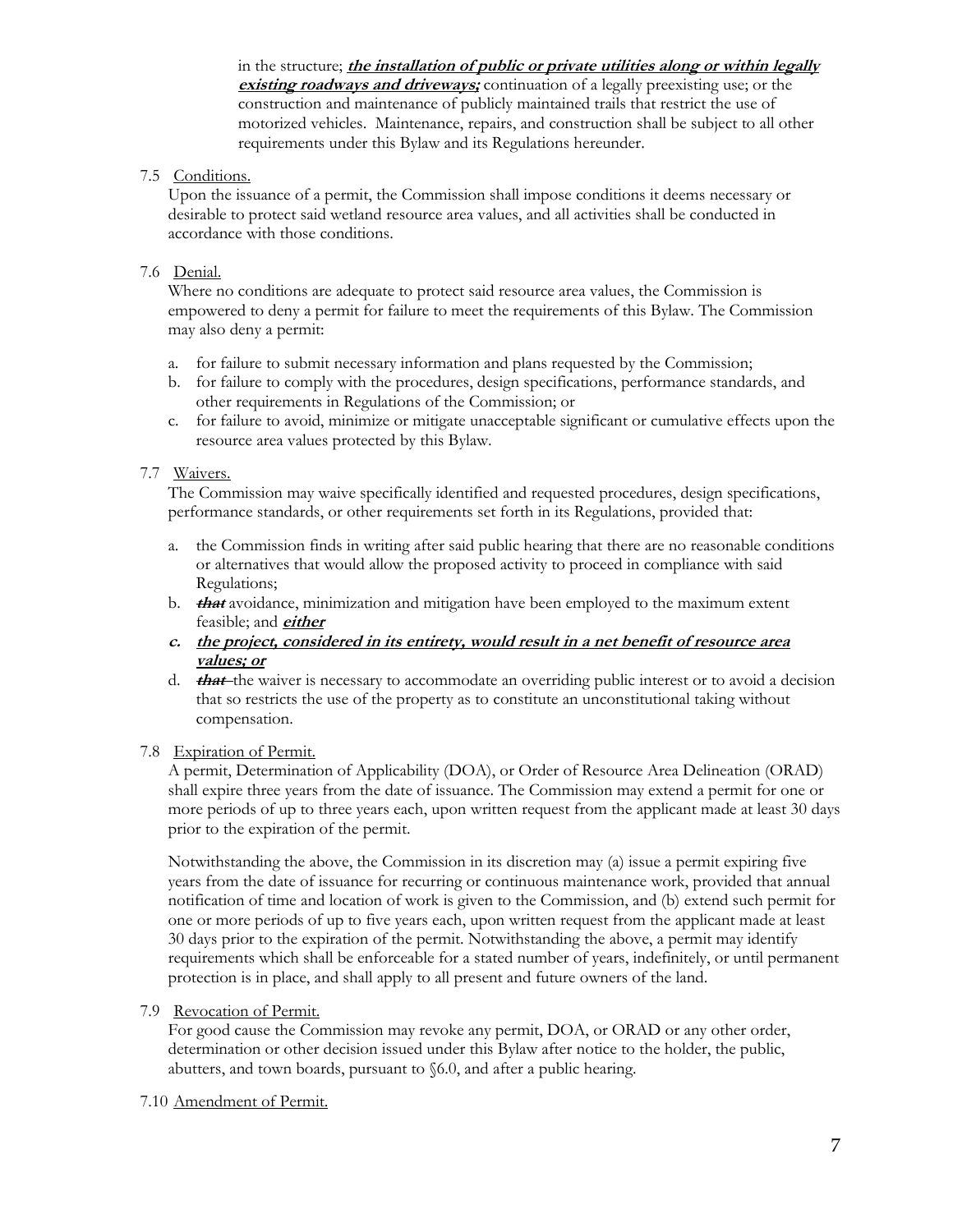Amendments to any permit shall be handled in the manner set out in the Wetlands Protection Act Regulations (310 CMR 10.00) and policies thereunder. For good cause, the Commission may also modify its determination of any resource area boundary delineation established in an ORAD at the time of issuance of any Order of Conditions for any activity or project on the same site; the issuance of an ORAD shall not be considered final action on such a boundary delineation request.

# 7.11 Recordation of Permit.

No work proposed in any application shall be undertaken until the permit issued by the Commission with respect to such work has been recorded in the Middlesex (South) Registry of Deeds or, if the land affected is registered land, in the registry section of the land court for the Middlesex (South) Registry of Deeds, and until the holder of the permit certifies in writing to the Commission that the document has been recorded. If the applicant fails to perform such recording, the Commission may record the documents itself and require the Applicant to furnish the recording fee therefore, either at the time of recording or as a condition precedent to the issuance of a COC.

# **8. Regulations**

After public notice at least 14 days prior to public hearing, the Natural Resource Commission may promulgate such Rules and Regulations to effectuate the purpose of this Bylaw, effective when voted and approved by a majority vote of Town Meeting, and filed with Town Clerk. Failure by the Commission to promulgate such Rules and Regulations or a legal declaration of their invalidity by a court of law shall not act to suspend or invalidate the effect of this Bylaw.

# **9. Compliance**

# 9.1 Scope.

No person shall remove, fill, dredge, build upon, degrade, or otherwise alter resource areas protected by this Bylaw, or cause, suffer, or allow such activity, or leave in place unauthorized fill, or otherwise fail to restore illegally altered land to its original condition, or fail to comply with a permit or an enforcement order issued pursuant to this Bylaw.

# 9.2 Entry.

The Commission, its agents, officers, and employees shall have authority to enter upon privately owned land for the purpose of performing their duties under this Bylaw and may make or cause to be made such examinations, surveys, or sampling as the Commission deems necessary, subject to the constitutions and laws of the United States and the Commonwealth.

# 9.3 Enforcement.

The Commission shall have authority to enforce this Bylaw, its Regulations, and permits issued thereunder by letters, phone calls, electronic communication and other informal methods, violation notices, non-criminal citations under M.G.L. Ch. 40 §21D, and civil actions. Any person who violates provisions of this Bylaw may be ordered to restore the property to its original condition and take other action deemed necessary to remedy such violations, or may be fined, or both.

# 9.4 Legal Action.

Upon request of the Commission, the Town Manager, Board of Selectmen and Town Counsel may take legal action for enforcement under civil law.

# 9.5 Fines.

The Natural Resources Director or other designee of the Town Manager may issue a fine for each offense as specified in this Bylaw and in Appendix A of the Regulations for the Enforcement of Town Bylaws under M.G.L. Chapter 40, §21D and the Bylaw for Non-Criminal Disposition of Violations adopted under Article 47 of the 1984 Town Meeting, as amended.

As long as any person in violation demonstrates a reasonable, good faith effort to comply with this Bylaw, the Natural Resources Director shall refrain from issuing fines. However, the Natural Resources Director shall resort to issuing fines when the violator ceases to demonstrate a reasonable, good faith effort toward achieving compliance. This provision does not preclude the Natural